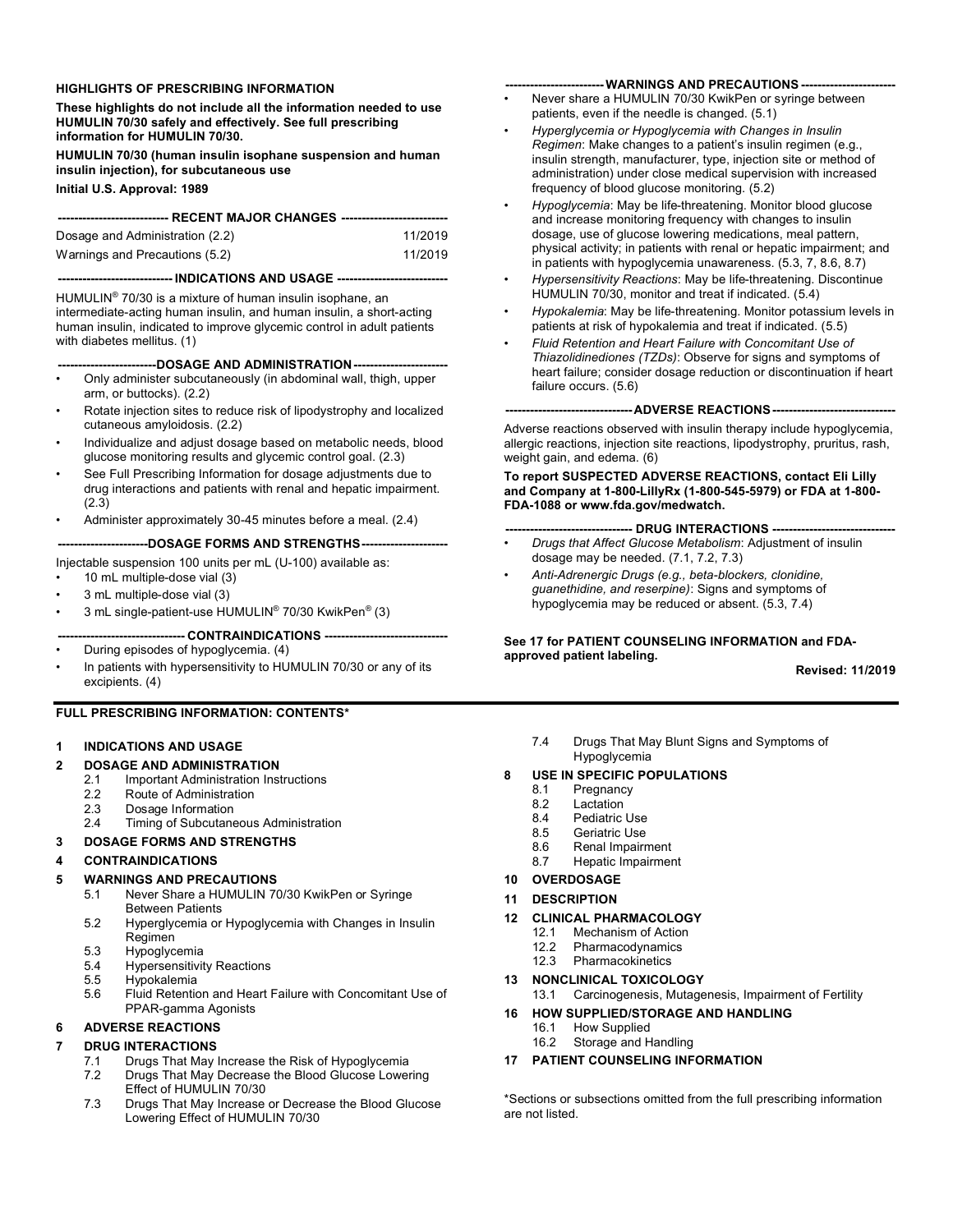# **FULL PRESCRIBING INFORMATION**

# **1 INDICATIONS AND USAGE**

HUMULIN 70/30 is a fixed ratio insulin formulation indicated to improve glycemic control in adult patients with diabetes mellitus.

# **2 DOSAGE AND ADMINISTRATION**

# **2.1 Important Administration Instructions**

Inspect HUMULIN 70/30 visually before use. It should not contain particulate matter and should appear uniformly cloudy after mixing. Do not use HUMULIN 70/30 if particulate matter is seen. Do not mix HUMULIN 70/30 with any other insulins or diluents.

Use HUMULIN 70/30 KwikPen with caution in patients with visual impairment that may rely on audible clicks to dial their dose.

# **2.2 Route of Administration**

HUMULIN 70/30 should only be administered subcutaneously. Administer in the subcutaneous tissue of the abdominal wall, thigh, upper arm, or buttocks. Rotate injection sites within the same region from one injection to the next to reduce the risk of lipodystrophy and localized cutaneous amyloidosis. Do not inject into areas of lipodystrophy or localized cutaneous amyloidosis *[see Warnings and Precautions (5.2) and Adverse Reactions (6)]*. During changes to a patient's insulin regimen, increase the frequency of blood glucose monitoring *[see Warnings and Precautions (5.2)]*.

The HUMULIN 70/30 KwikPen dials in 1 unit increments.

Do not administer HUMULIN 70/30 intravenously or intramuscularly and do not use HUMULIN 70/30 in an insulin infusion pump.

## **2.3 Dosage Information**

Individualize and adjust the dosage of HUMULIN 70/30 based on the individual's metabolic needs, blood glucose monitoring results and glycemic control goal. Dosage adjustments may be needed with changes in physical activity, changes in meal patterns (i.e., macronutrient content or timing of food intake), changes in renal or hepatic function or during acute illness *[see Warnings and Precautions (5.2, 5.3), and Use in Specific Populations (8.6, 8.7)]*.

The proportion of rapid acting and long acting insulin is fixed in a premixed insulin such as HUMULIN 70/30. Independent adjustment of the basal or prandial dose is not possible when using a premixed insulin.

Physiological factors, disease states and concomitant drugs may impact the onset and duration of action of all insulins. HUMULIN 70/30 dose requirements may change with changes in level of physical activity, meal patterns (i.e., macronutrient content or timing of food intake), during major illness, or with some coadministered drugs *[see Warnings and Precautions (5.3), Drug Interactions (7), and Use in Specific Populations (8.6, 8.7)]*.

### **2.4 Timing of Subcutaneous Administration**

HUMULIN 70/30 should be given subcutaneously approximately 30-45 minutes before a meal.

# **3 DOSAGE FORMS AND STRENGTHS**

HUMULIN 70/30 injectable suspension: 70% human insulin isophane and 30% human insulin, 100 units per mL (U-100), is a white and cloudy suspension available as:

- 10 mL multiple-dose vial
- 3 mL multiple-dose vial
- 3 mL single-patient-use HUMULIN 70/30 KwikPen

# **4 CONTRAINDICATIONS**

HUMULIN 70/30 is contraindicated:

- During episodes of hypoglycemia *[see Warnings and Precautions (5.3)],* and
- In patients who have had hypersensitivity reactions to HUMULIN 70/30 or any of its excipients *[see Warnings and Precautions (5.4)]*.

# **5 WARNINGS AND PRECAUTIONS**

# **5.1 Never Share a HUMULIN 70/30 KwikPen or Syringe Between Patients**

HUMULIN 70/30 KwikPens must never be shared between patients, even if the needle is changed. Patients using HUMULIN 70/30 vials must never share needles or syringes with another person. Sharing poses a risk for transmission of blood-borne pathogens.

# **5.2 Hyperglycemia or Hypoglycemia with Changes in Insulin Regimen**

Changes in an insulin regimen (e.g., insulin strength, manufacturer, type, injection site or method of administration) may affect glycemic control and predispose to hypoglycemia *[see Warnings and Precautions (5.3)]* or hyperglycemia. Repeated insulin injections into areas of lipodystrophy or localized cutaneous amyloidosis have been reported to result in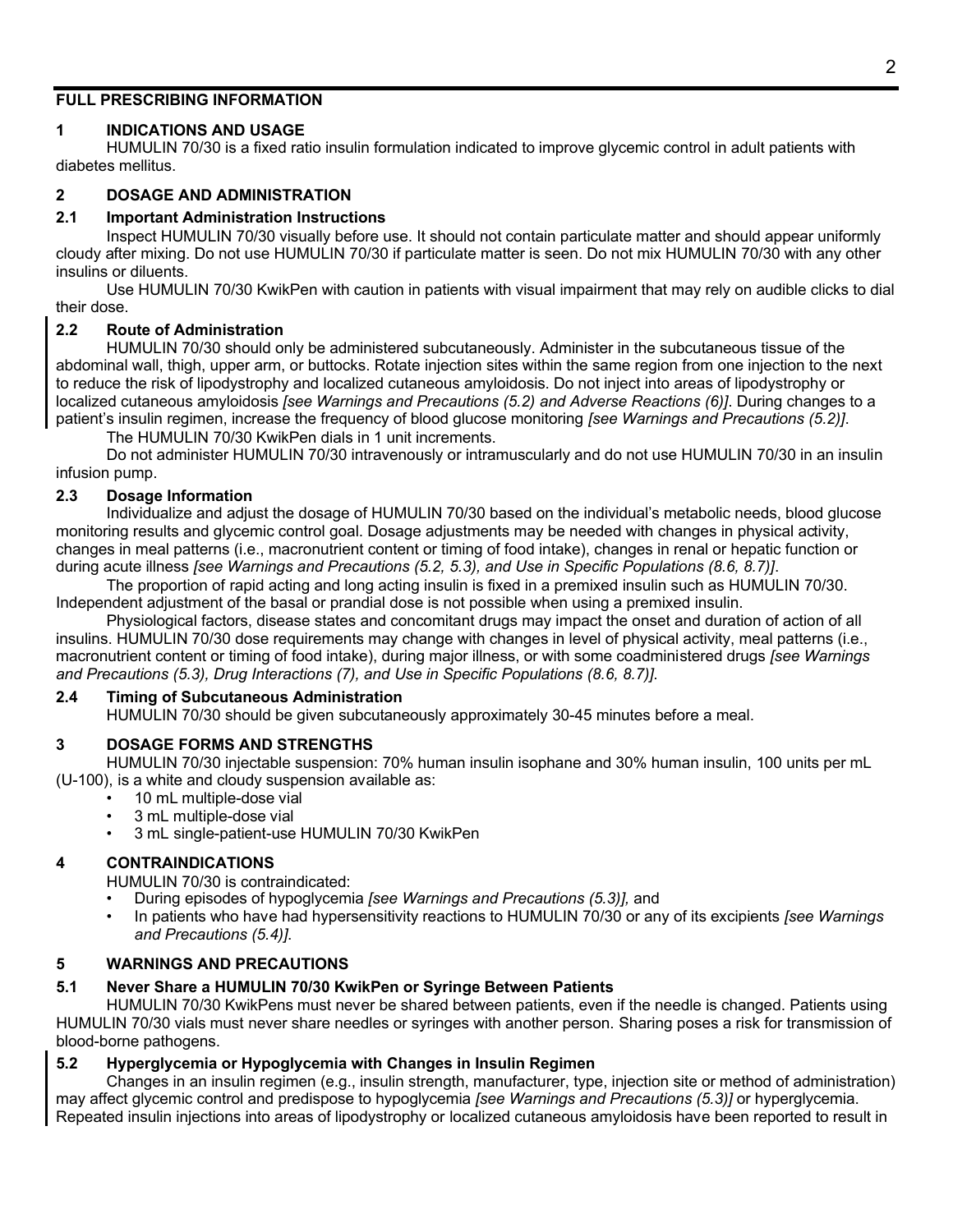hyperglycemia; and a sudden change in the injection site (to an unaffected area) has been reported to result in hypoglycemia *[see Adverse Reactions (6)]*.

Make any changes to a patient's insulin regimen under close medical supervision with increased frequency of blood glucose monitoring. Advise patients who have repeatedly injected into areas of lipodystrophy or localized cutaneous amyloidosis to change the injection site to unaffected areas and closely monitor for hypoglycemia. For patients with type 2 diabetes, dosage adjustments of concomitant antidiabetic products may be needed.

## **5.3 Hypoglycemia**

Hypoglycemia is the most common adverse reaction associated with insulins, including HUMULIN 70/30. Severe hypoglycemia can cause seizures, may be life-threatening or cause death. Hypoglycemia can impair concentration ability and reaction time; this may place an individual and others at risk in situations where these abilities are important (e.g., driving or operating other machinery).

Hypoglycemia can happen suddenly and symptoms may differ in each individual and change over time in the same individual. Symptomatic awareness of hypoglycemia may be less pronounced in patients with longstanding diabetes, in patients with diabetic nerve disease, in patients using medications that block the sympathetic nervous system (e.g., beta-blockers) *[see Drug Interactions (7)]*, or in patients who experience recurrent hypoglycemia.

### Risk Factors for Hypoglycemia

The risk of hypoglycemia after an injection is related to the duration of action of the insulin and, in general, is highest when the glucose lowering effect of the insulin is maximal. As with all insulin preparations, the glucose lowering effect time course of HUMULIN 70/30 may vary in different individuals or at different times in the same individual and depends on many conditions, including the area of injection as well as the injection site blood supply and temperature *[see Clinical Pharmacology (12.2)]*. Other factors which may increase the risk of hypoglycemia include changes in meal pattern (e.g., macronutrient content or timing of meals), changes in level of physical activity, or changes to coadministered medication *[see Drug Interactions (7)]*. Patients with renal or hepatic impairment may be at higher risk of hypoglycemia *[see Use in Specific Populations (8.6, 8.7)]*.

### Risk Mitigation Strategies for Hypoglycemia

Patients and caregivers must be educated to recognize and manage hypoglycemia. Self-monitoring of blood glucose plays an essential role in the prevention and management of hypoglycemia. In patients at higher risk for hypoglycemia and patients who have reduced symptomatic awareness of hypoglycemia, increased frequency of blood glucose monitoring is recommended.

### **5.4 Hypersensitivity Reactions**

Severe, life-threatening, generalized allergy, including anaphylaxis, can occur with insulin products, including HUMULIN 70/30. If hypersensitivity reactions occur, discontinue HUMULIN 70/30; treat per standard of care and monitor until symptoms and signs resolve *[see Adverse Reactions (6)]*. HUMULIN 70/30 is contraindicated in patients who have had hypersensitivity reactions to HUMULIN 70/30 or any of its excipients *[see Contraindications (4)]*.

# **5.5 Hypokalemia**

All insulin products, including HUMULIN 70/30, cause a shift in potassium from the extracellular to intracellular space, possibly leading to hypokalemia. Untreated hypokalemia may cause respiratory paralysis, ventricular arrhythmia, and death. Monitor potassium levels in patients at risk for hypokalemia if indicated (e.g., patients using potassiumlowering medications, patients taking medications sensitive to serum potassium concentrations).

# **5.6 Fluid Retention and Heart Failure with Concomitant Use of PPAR-gamma Agonists**

Thiazolidinediones (TZDs), which are peroxisome proliferator-activated receptor (PPAR)-gamma agonists, can cause dose-related fluid retention, particularly when used in combination with insulin. Fluid retention may lead to or exacerbate heart failure. Patients treated with insulin, including HUMULIN 70/30, and a PPAR-gamma agonist should be observed for signs and symptoms of heart failure. If heart failure develops, it should be managed according to current standards of care, and discontinuation or dose reduction of the PPAR-gamma agonist must be considered.

# **6 ADVERSE REACTIONS**

The following adverse reactions are discussed elsewhere in the labeling:

- Hypoglycemia *[see Warnings and Precautions (5.3)]*.
- Hypokalemia *[see Warnings and Precautions (5.5)]*.

The following additional adverse reactions have been identified during post-approval use of HUMULIN 70/30. Because these reactions are reported voluntarily from a population of uncertain size, it is not always possible to reliably estimate their frequency or to establish a causal relationship to drug exposure.

### Allergic Reactions

Some patients taking HUMULIN 70/30 have experienced erythema, local edema, and pruritus at the site of injection. These conditions were usually self-limiting. Severe cases of generalized allergy (anaphylaxis) have been reported *[see Warnings and Precautions (5.4)]*.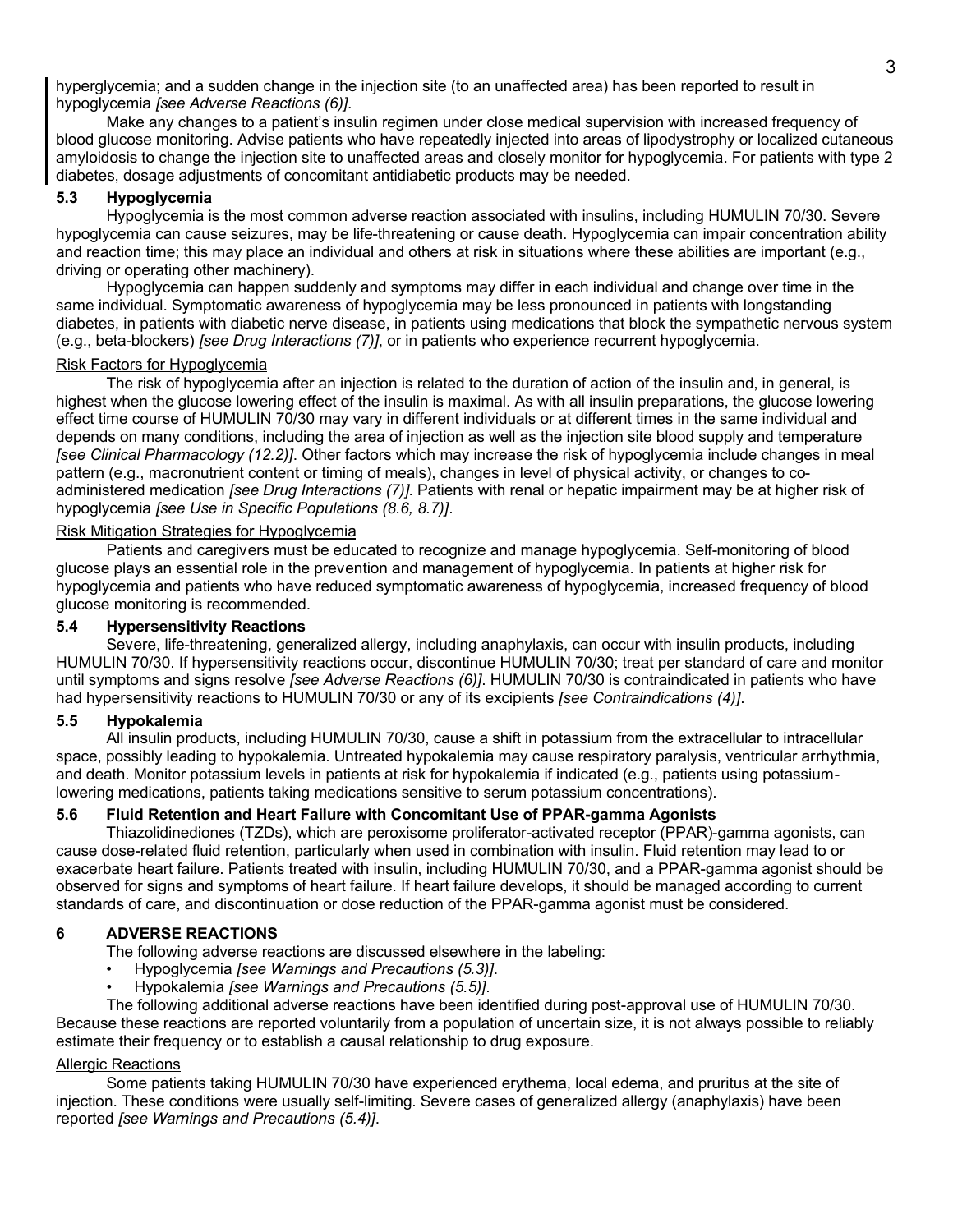### Peripheral Edema

Some patients taking HUMULIN 70/30 have experienced sodium retention and edema, particularly if previously poor metabolic control is improved by intensified insulin therapy.

# **Lipodystrophy**

Administration of insulin subcutaneously, including HUMULIN 70/30, has resulted in lipoatrophy (depression in the skin) or lipohypertrophy (enlargement or thickening of tissue) *[see Dosage and Administration (2.2)]* in some patients. Localized Cutaneous Amyloidosis

Localized cutaneous amyloidosis at the injection site has occurred. Hyperglycemia has been reported with repeated insulin injections into areas of localized cutaneous amyloidosis; hypoglycemia has been reported with a sudden change to an unaffected injection site.

# Weight gain

Weight gain has occurred with some insulin therapies including HUMULIN 70/30 and has been attributed to the anabolic effects of insulin and the decrease in glycosuria.

## Immunogenicity

Development of antibodies that react with human insulin have been observed with all insulin, including HUMULIN 70/30.

# **7 DRUG INTERACTIONS**

# **7.1 Drugs That May Increase the Risk of Hypoglycemia**

The risk of hypoglycemia associated with HUMULIN 70/30 use may be increased when co-administered with antidiabetic agents, salicylates, sulfonamide antibiotics, monoamine oxidase inhibitors, fluoxetine, disopyramide, fibrates, pentoxifylline, ACE inhibitors, angiotensin II receptor blocking agents, and somatostatin analogs (e.g., octreotide). Dose adjustment and increased frequency of glucose monitoring may be required when HUMULIN 70/30 is co-administered with these drugs.

# **7.2 Drugs That May Decrease the Blood Glucose Lowering Effect of HUMULIN 70/30**

The glucose lowering effect of HUMULIN 70/30 may be decreased when co-administered with corticosteroids, isoniazid, niacin, estrogens, oral contraceptives, phenothiazines, danazol, diuretics, sympathomimetic agents (e.g., epinephrine, albuterol, terbutaline), somatropin, atypical antipsychotics, glucagon, protease inhibitors, and thyroid hormones. Dose adjustment and increased frequency of glucose monitoring may be required when HUMULIN 70/30 is coadministered with these drugs.

# **7.3 Drugs That May Increase or Decrease the Blood Glucose Lowering Effect of HUMULIN 70/30**

The glucose lowering effect of HUMULIN 70/30 may be increased or decreased when co-administered with betablockers, clonidine, lithium salts, and alcohol. Pentamidine may cause hypoglycemia, which may sometimes be followed by hyperglycemia. Dose adjustment and increased frequency of glucose monitoring may be required when HUMULIN 70/30 is co-administered with these drugs.

# **7.4 Drugs That May Blunt Signs and Symptoms of Hypoglycemia**

The signs and symptoms of hypoglycemia *[see Warnings and Precautions (5.3)]* may be blunted when betablockers, clonidine, guanethidine, and reserpine are co-administered with HUMULIN 70/30.

# **8 USE IN SPECIFIC POPULATIONS**

# **8.1 Pregnancy**

# Risk Summary

Available data from published studies over decades have not established an association with human insulin use during pregnancy and major birth defects, miscarriage, or adverse maternal or fetal outcomes (*see* Data). There are risks to the mother and fetus associated with poorly controlled diabetes in pregnancy (*see* Clinical Considerations). Animal reproduction studies were not performed.

The estimated background risk of major birth defects is 6-10% in women with pre-gestational diabetes with a HbA1c >7% and has been reported to be as high as 20-25% in women with a HbA1c >10%. The estimated background risk of miscarriage for the indicated population is unknown. In the U.S. general population, the estimated background risk of major birth defects and miscarriage in clinically recognized pregnancies is 2-4% and 15-20%, respectively.

# Clinical Considerations

# *Disease-associated maternal and/or embryo/fetal risk*

Poorly controlled diabetes in pregnancy increases the maternal risk for diabetic ketoacidosis, pre-eclampsia, spontaneous abortions, preterm delivery, and delivery complications. Poorly controlled diabetes increases the fetal risk for major birth defects, stillbirth, and macrosomia-related morbidity.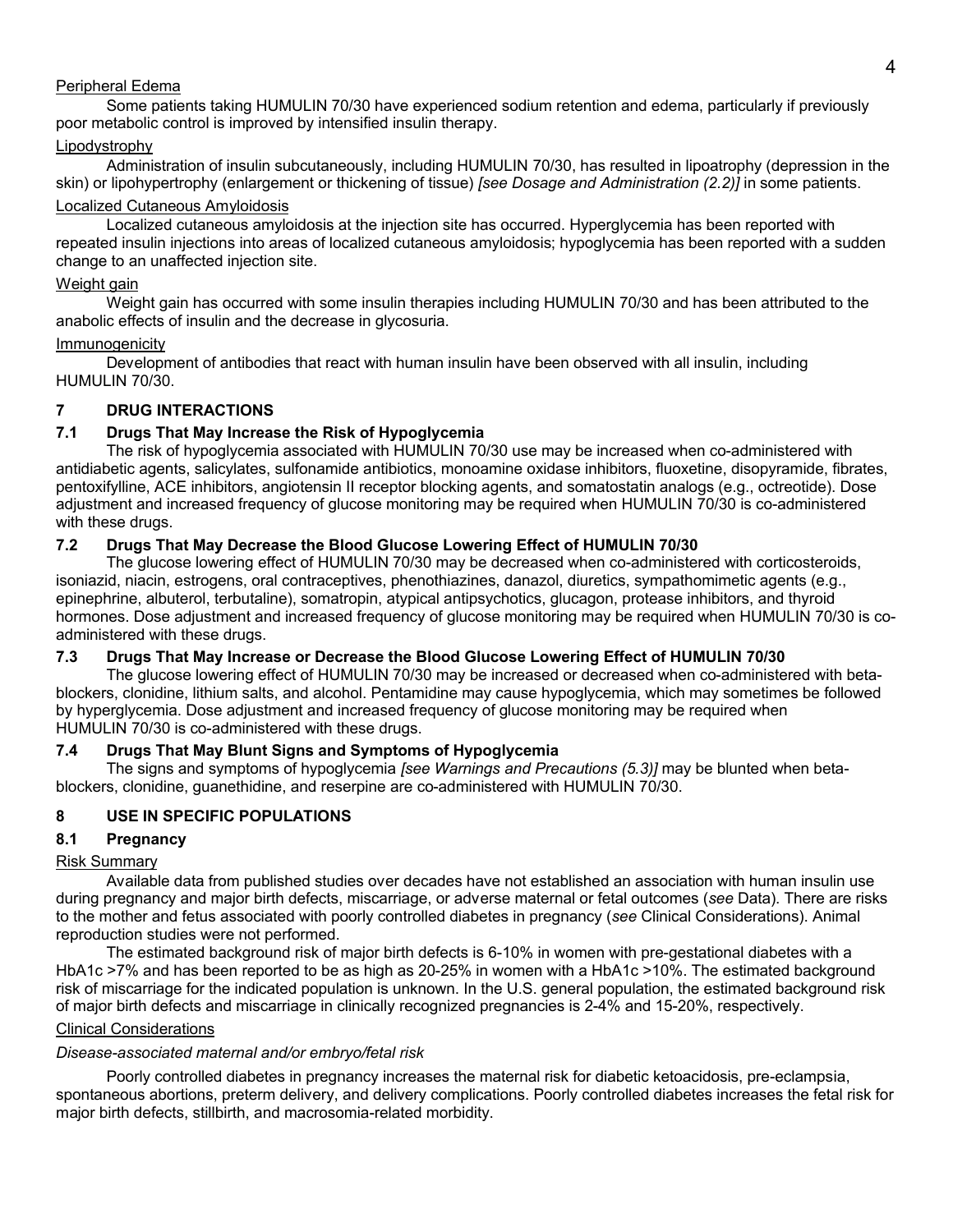## Data

## *Human Data*

While available studies cannot definitively establish the absence of risk, published data from retrospective studies, open-label, randomized, parallel studies and meta-analyses over decades have not established an association with human insulin use during pregnancy and major birth defects, miscarriage, or adverse maternal or fetal outcomes. All available studies have methodological limitations, including lack of blinding, unclear methods or randomization, and small sample size.

## **8.2 Lactation**

# Risk Summary

Available data from published literature suggests that exogenous human insulin products, including HUMULIN 70/30, are transferred into human milk. There are no adverse reactions reported in breastfed infants in the literature. There are no data on the effects of exogenous human insulin products, including HUMULIN 70/30 on milk production. The developmental and health benefits of breastfeeding should be considered along with the mother's clinical need for HUMULIN 70/30 and any potential adverse effects on the breastfed child from HUMULIN 70/30 or from the underlying maternal condition.

## **8.4 Pediatric Use**

Safety and effectiveness of HUMULIN 70/30 in patients less than 18 years of age has not been established.

# **8.5 Geriatric Use**

The effect of age on the pharmacokinetics and pharmacodynamics of HUMULIN 70/30 has not been studied *[see Clinical Pharmacology (12.3)]*. Patients with advanced age using any insulin, including HUMULIN 70/30, may be at increased risk of hypoglycemia due to co-morbid disease and polypharmacy *[see Warnings and Precautions (5.3)]*.

## **8.6 Renal Impairment**

The effect of renal impairment on the pharmacokinetics and pharmacodynamics of HUMULIN 70/30 has not been studied *[see Clinical Pharmacology (12.3)]*. Patients with renal impairment are at increased risk of hypoglycemia and may require more frequent HUMULIN 70/30 dose adjustment and more frequent blood glucose monitoring.

# **8.7 Hepatic Impairment**

The effect of hepatic impairment on the pharmacokinetics and pharmacodynamics of HUMULIN 70/30 has not been studied *[see Clinical Pharmacology (12.3)]*. Patients with hepatic impairment are at increased risk of hypoglycemia and may require more frequent HUMULIN 70/30 dose adjustment and more frequent blood glucose monitoring.

# **10 OVERDOSAGE**

Excess insulin administration may cause hypoglycemia and hypokalemia *[see Warnings and Precautions (5.3, 5.5)]*. Mild episodes of hypoglycemia can be treated with oral glucose. Adjustments in drug dosage, meal patterns, or physical activity level may be needed. More severe episodes with coma, seizure, or neurologic impairment may be treated with intramuscular/subcutaneous glucagon or concentrated intravenous glucose. Sustained carbohydrate intake and observation may be necessary because hypoglycemia may recur after apparent clinical recovery. Hypokalemia must be corrected appropriately.

# **11 DESCRIPTION**

HUMULIN 70/30 (human insulin isophane suspension and human insulin injection) is a mixture of 70% human insulin isophane, an intermediate-acting human insulin, and 30% human insulin, a short-acting human insulin. Human insulin is produced by recombinant DNA technology utilizing a non-pathogenic laboratory strain of Escherichia coli. HUMULIN 70/30 is a suspension of crystals produced from combining human insulin and protamine sulfate under appropriate conditions for crystal formation and mixing with human insulin injection. The amino acid sequence of HUMULIN 70/30 is identical to human insulin and has the empirical formula  $C_{257}H_{383}N_{65}O_{77}S_6$  with a molecular weight of 5808.

HUMULIN 70/30 is a sterile, white and cloudy suspension that contains human insulin isophane suspension (NPH) and human insulin injection (regular) for subcutaneous use. Each milliliter of HUMULIN 70/30 contains 100 units of insulin human, 0.24 mg of protamine sulfate, 16 mg of glycerin, 3.78 mg of dibasic sodium phosphate, 1.6 mg of metacresol, 0.65 mg of phenol, zinc oxide content adjusted to provide 0.025 mg zinc ion, and Water for Injection. The pH is 7.0 to 7.8. Sodium hydroxide and/or hydrochloric acid may be added during manufacture to adjust the pH.

# **12 CLINICAL PHARMACOLOGY**

# **12.1 Mechanism of Action**

HUMULIN 70/30 lowers blood glucose by stimulating peripheral glucose uptake by skeletal muscle and fat, and by inhibiting hepatic glucose production. Insulins inhibit lipolysis and proteolysis, and enhance protein synthesis.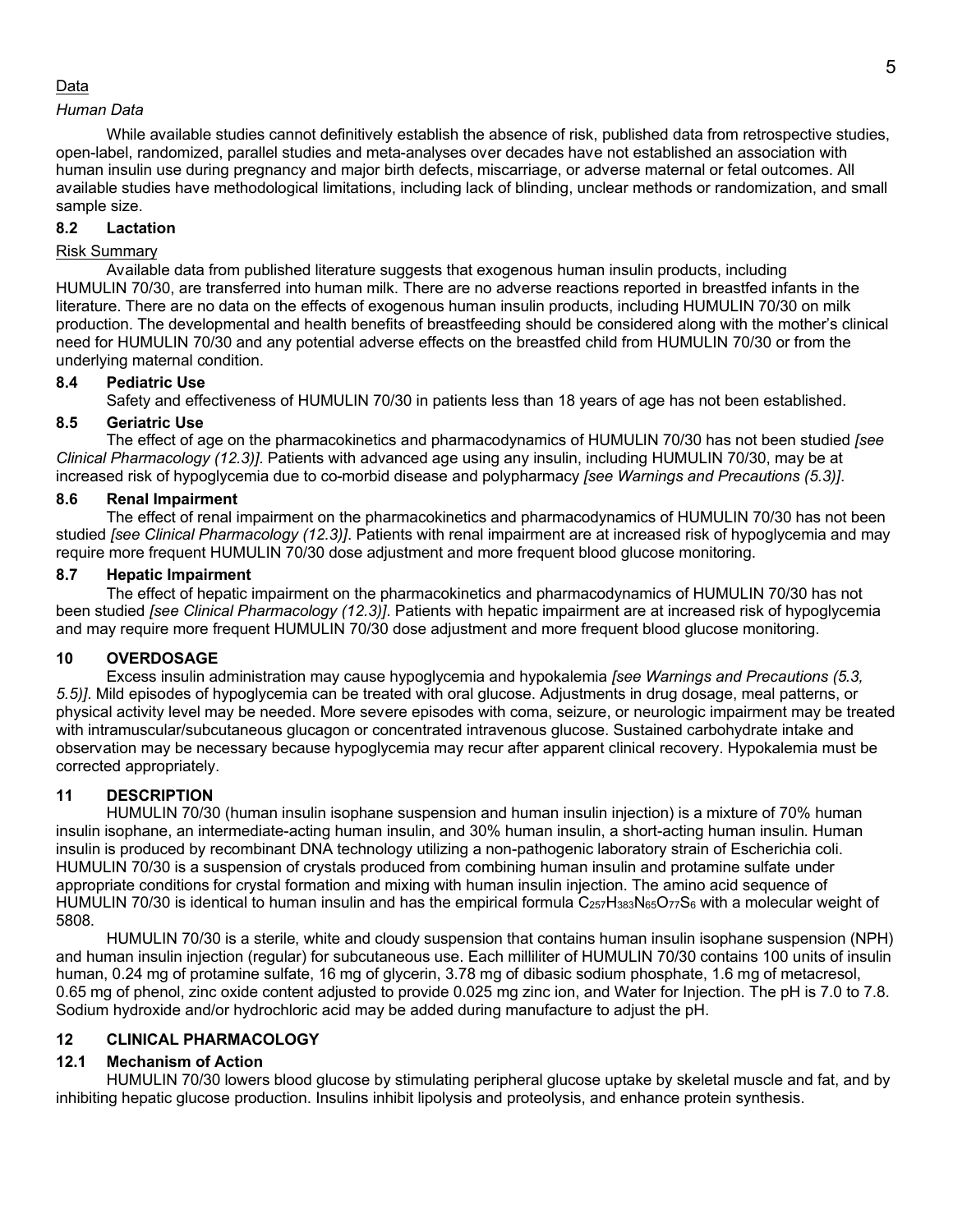# **12.2 Pharmacodynamics**

HUMULIN 70/30 combines an intermediate-acting insulin with the more rapid onset of action of regular human insulin. In healthy males (n=18) given HUMULIN 70/30 (0.3 unit/kg) subcutaneously, the pharmacologic effect began at approximately 50 minutes (range: 30 to 90 minutes) (*see* Figure 1). The effect was maximal at approximately 3.5 hours (range: 1.5 to 6.5 hours) and the mean duration of action was relatively long (approximately 23 hours; range: 18-24 hours).

Figure 1 should be considered only as a representative example since the time course of action of insulin may vary in different individuals or within the same individual. The rate of insulin absorption and consequently the onset of activity is known to be affected by the site of injection, physical activity level, and other variables *[see Warnings and Precautions (5.3)]*.



**Figure 1: Mean Insulin Activity Versus Time Profiles After Subcutaneous Injection of HUMULIN 70/30 or HUMULIN® R U-100 (0.3 unit/kg) in Healthy Subjects.**

### **12.3 Pharmacokinetics**

Absorption — In healthy male subjects given HUMULIN 70/30 (0.3 unit/kg) subcutaneously, the mean peak serum concentration occurred at 2.2 hours (range: 1 to 5 hours) after dosing.

Metabolism — The uptake and degradation of insulin occurs predominantly in liver, kidney, muscle, and adipocytes, with the liver being the major organ involved in the clearance of insulin.

Elimination — Because of the absorption-rate limited kinetics of insulin mixtures, a true half-life cannot be accurately estimated from the terminal slope of the concentration versus time curve.

### Specific Populations

The effects of age, gender, race, obesity, pregnancy, or smoking on the pharmacokinetics of HUMULIN 70/30 have not been studied.

Careful glucose monitoring and dose adjustments of insulin, including HUMULIN 70/30, may be necessary in patients with renal or hepatic dysfunction *[see Use in Specific Populations (8.6, 8.7)]*.

# **13 NONCLINICAL TOXICOLOGY**

# **13.1 Carcinogenesis, Mutagenesis, Impairment of Fertility**

Carcinogenicity and fertility studies were not performed in animals. Biosynthetic human insulin was not genotoxic in the *in vivo* sister chromatid exchange assay and the *in vitro* gradient plate and unscheduled DNA synthesis assays.

# **16 HOW SUPPLIED/STORAGE AND HANDLING**

### **16.1 How Supplied**

HUMULIN 70/30 injectable suspension is 70% human insulin isophane and 30% human insulin, 100 units per mL (U-100), a white and cloudy suspension available as:

5 x 3 mL single-patient-use HUMULIN 70/30 KwikPen NDC 0002-8803-59 (HP-8803)

10 mL multiple-dose vial NDC 0002-8715-01 (HI-710) 3 mL multiple-dose vial NDC 0002-8715-17 (HI-713)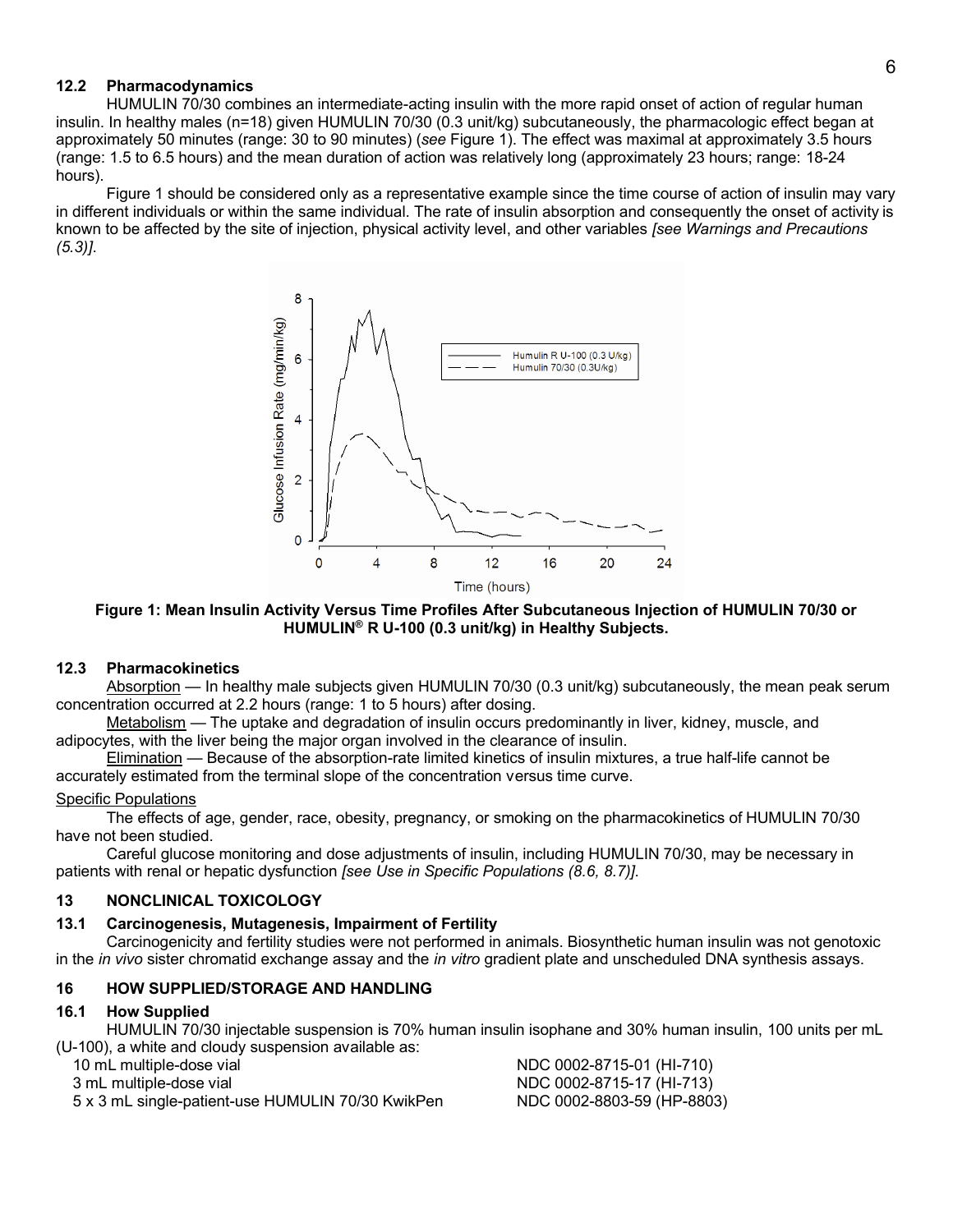Each prefilled HUMULIN 70/30 KwikPen is for use by a single patient. HUMULIN 70/30 KwikPens must never be shared between patients, even if the needle is changed. Patients using HUMULIN 70/30 vials must never share needles or syringes with another person.

The HUMULIN 70/30 KwikPen dials in 1 unit increments.

### **16.2 Storage and Handling**

Dispense in the original sealed carton with the enclosed Instructions for Use. Protect from heat and light. Do not freeze. Do not use after the expiration date.

## Not In-Use (Unopened) HUMULIN 70/30 Vials

### *Refrigerated*

Store in a refrigerator (36° to 46°F [2° to 8°C]), but not in the freezer. Do not use if it has been frozen. *Room Temperature*

If stored at room temperature, below 86°F (30°C) the vial must be discarded after 31days.

## In-Use (Opened) HUMULIN 70/30 Vials

### *Refrigerated*

Store in a refrigerator (36° to 46°F [2° to 8°C]), but not in the freezer. Do not use if it has been frozen. Vials must be used within 31 days or be discarded, even if they still contain HUMULIN 70/30.

### *Room Temperature*

If stored at room temperature, below 86°F (30°C) the vial must be discarded after 31 days, even if the vial still contains HUMULIN 70/30.

## Not In-Use (Unopened) HUMULIN 70/30 KwikPen

### *Refrigerated*

Store in a refrigerator (36° to 46°F [2° to 8°C]), but not in the freezer. Do not use if it has been frozen.

*Room Temperature*

If stored at room temperature, below 86°F (30°C) the pen must be discarded after 10 days.

## In-Use (Opened) HUMULIN 70/30 KwikPen

*Refrigerated*

Do NOT store in a refrigerator.

*Room Temperature*

Store at room temperature, below 86°F (30°C) and the pen must be discarded after 10 days, even if the pen still contains HUMULIN 70/30. See storage table below:

|                                                     | Not In-Use (Unopened)<br>Refrigerated | <b>Not In-Use (Unopened)</b><br><b>Room Temperature</b> | In-Use (Opened)                                      |
|-----------------------------------------------------|---------------------------------------|---------------------------------------------------------|------------------------------------------------------|
| 10 mL multiple-dose vial<br>3 mL multiple-dose vial | Until expiration date                 | 31 days                                                 | 31 days, refrigerated/room<br>temperature            |
| 3 mL single-patient-use<br>HUMULIN 70/30 KwikPen    | Until expiration date                 | 10 days                                                 | 10 days, room<br>temperature.<br>Do not refrigerate. |

# **17 PATIENT COUNSELING INFORMATION**

*Advise the patient to read the FDA-approved patient labeling (Patient Information and Instructions for Use*)*.*

# **Never Share a HUMULIN 70/30 KwikPen or Syringe Between Patients**

Advise patients that they must never share a HUMULIN 70/30 KwikPen with another person, even if the needle is changed. Advise patients using HUMULIN 70/30 vials not to share needles or syringes with another person. Sharing poses a risk for transmission of blood-borne pathogens *[see Warnings and Precautions (5.1)]*.

## **Hyperglycemia or Hypoglycemia**

Instruct patients on self-management procedures including glucose monitoring, proper injection technique, and management of hypoglycemia and hyperglycemia especially at initiation of HUMULIN 70/30 therapy. Instruct patients on handling of special situations such as intercurrent conditions (illness, stress, or emotional disturbances), an inadequate or skipped insulin dose, inadvertent administration of an increased insulin dose, inadequate food intake, and skipped meals. Instruct patients on the management of hypoglycemia.

Inform patients that their ability to concentrate and react may be impaired as a result of hypoglycemia. Advise patients who have frequent hypoglycemia or reduced or absent warning signs of hypoglycemia to use caution when driving or operating machinery *[see Warnings and Precautions (5.3)]*.

Advise patients that changes in insulin regimen can predispose to hyperglycemia or hypoglycemia and that changes in insulin regimen should be made under close medical supervision *[see Warnings and Precautions (5.2)]*.